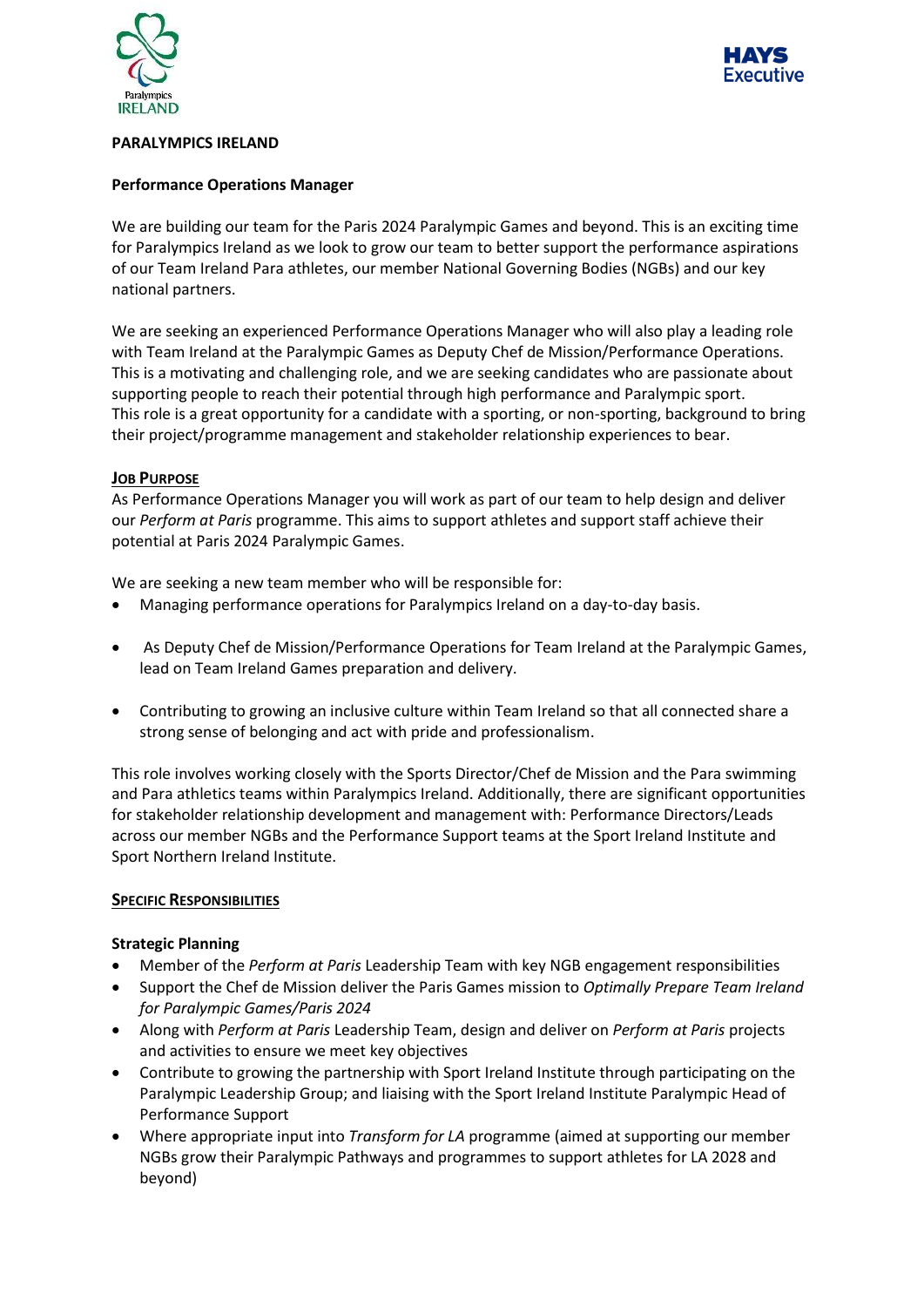



# **Programme Delivery**

With the support of the *Perform at Paris* Leadership Team, lead on delivering key Paris Games strategies:

- Games Delivery: Create a Team Ireland daily environment that inspires the athletes/staff to perform to their potential
- Games Preparation: Develop specific guidance, preparation and induction programmes and activities to prime Team Ireland sports and delegation for Games time

The main responsibilities are to:

- Manage all kit, logistical and operational support for Team Ireland and wider delegation and specific NGB Games related camps
- With Commercial team, support on implementing appropriate commercial/supplier partnerships
- With NGB Performance Leads and Sport Ireland Institute practitioners, design and deliver pregames Holding Camps
- Establish the planning frameworks/infrastructure to support project management, accreditation decisions and delegation information

Lead on operations support to our organisational groups:

- Lead on kit, logistical and operational support for all groups i.e. Staff, Key Partners, Commercial and Communications team
- Lead on kit for wider Team Ireland delegation including travelling supporters and commercial partners
- Support wider Paralympics Ireland projects and implementation as requested.

# **Team Engagement**

- Support the implementation of the Paralympics Ireland Paris Games strategy and help monitor progress and achievements
- Work to our Paralympics Ireland Values and Sport Guiding Principles
- Support the Paralympics Ireland team in their roles to achieve our key milestones
- Co-create own goal setting and personal development opportunities
- Set-up/partake in regular individual, team and organisational meetings (part of a Plan-Do-Review cycle)
- Contribute to wider organisational and wider stakeholder meetings and programmes
- Undertake any other duties as requested by the Sports Director

### **PERSON SPECIFICATION**

### **Essential**

- Third Level qualification- preferably in a Sports/Project Management related area or discipline
- 3 5 years full-time (or part-time equivalent) experience in a management or leadership role with skills relevant to this role.
- Recent experience of successfully working within an inter disciplinary team operating in a highperformance environment (sporting or non-sporting)
- Trackable experience of successful project/programme design and delivery
- Demonstrable stakeholder management experience i.e., experience of working with multiple partners, stakeholders and volunteers to achieve success
- A team player with an open and consultative / collaborative style and optimistic approach
- Strong planning and organisation skills with the ability to delegate